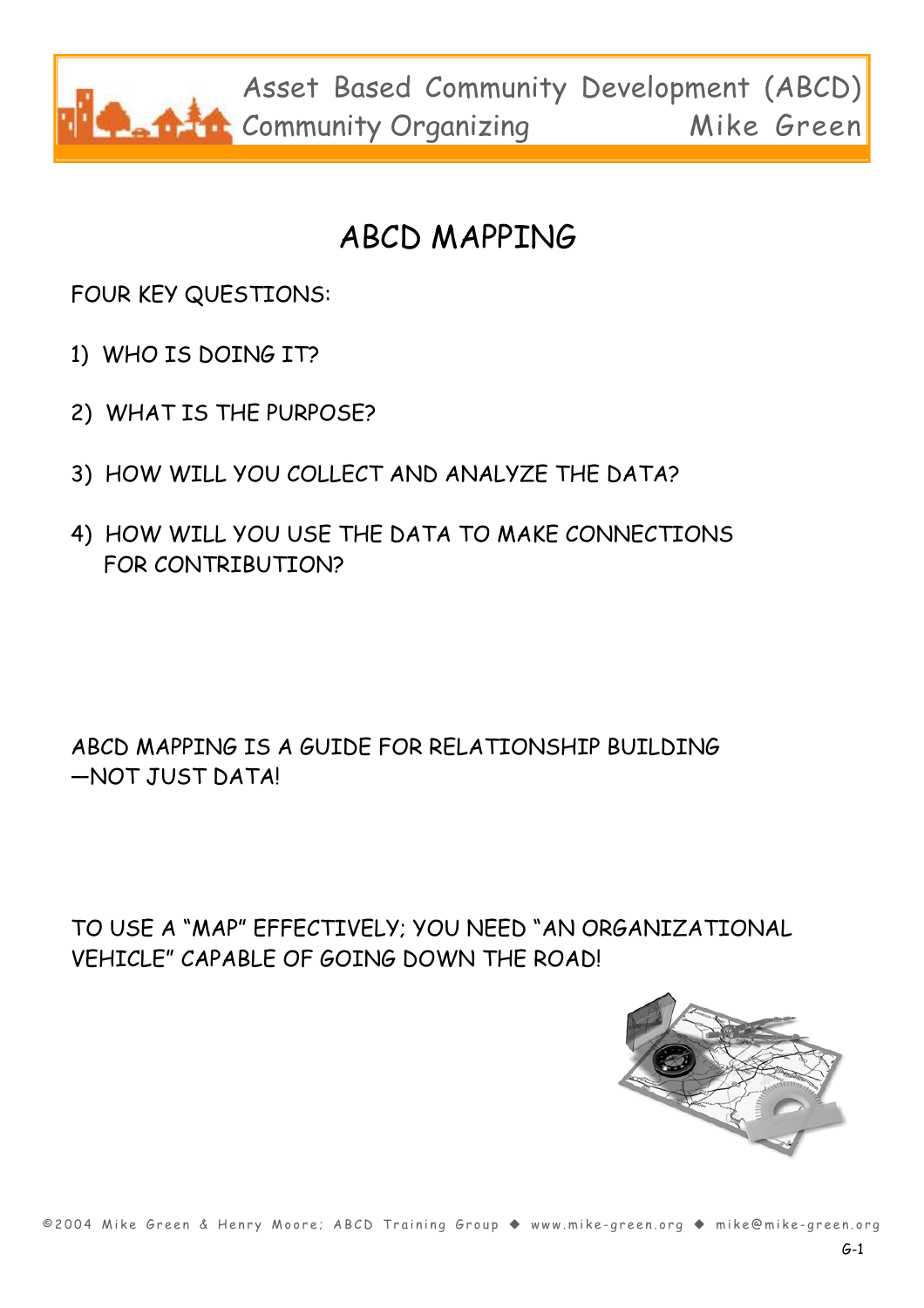Asset Based Community Development (ABCD) Community Organizing Mike Green

# Types of Asset Mapping

Individual Asset Inventories:

● Gifts, talents, dreams, hopes, fears

Associational Mapping:

- Associations you know
- Associations you don't know
- What do they currently do?
- What have they talked about doing but haven't done yet?
- What might they do if they were asked?

Institutional Mapping:

- Gifts of employees & volunteers
- Physical space & Equipment
- How money is spent supplies, services, hiring, etc.
- Current relationship with community

Physical Space Mapping:

- What is in the neighborhood parks, schools, libraries, community centers, hospitals and clinics, apartments, single family homes, neighborhood businesses, bike and walking paths, green spaces, vacant lots...
- What happens where block club activity, recreation/sports, crime, senior activities, youth activities, clean-ups, code problems, housing type, etc.

Neighborhood Economy Mapping:

- How money flows in (and out) of the neighborhood
- Neighborhood business development